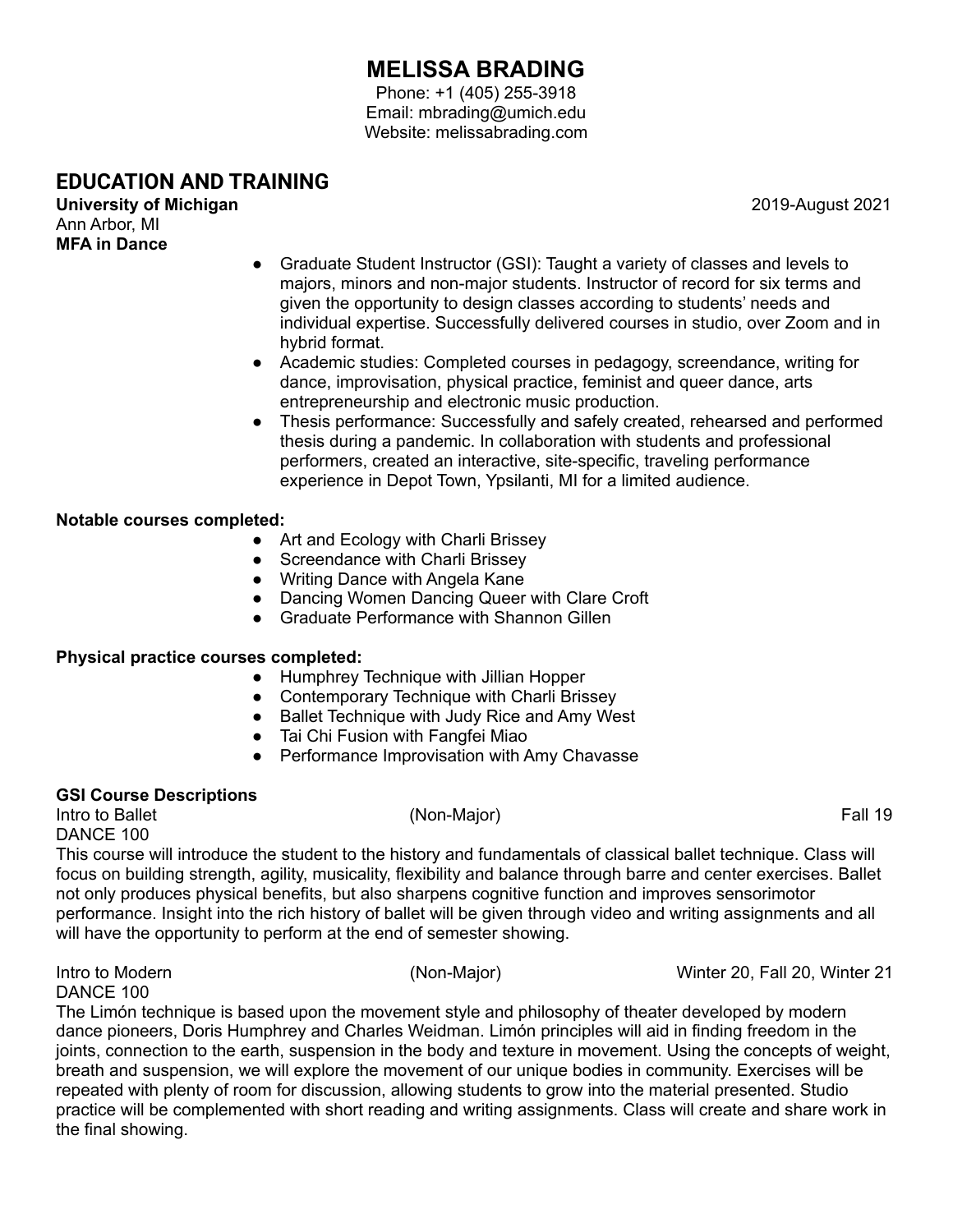DANCE 128-428 Using Humphrey/Limón principles as an underlying base, a somatic and investigative approach will be taken in contemporary dance practice. Time will be spent problem-solving for individual bodies and finding the next level of dancing while respecting the safety and wellbeing of the mind and body. By experimenting with yoga and practicing mindfulness, students will create personal tool boxes to be used across a wide range of movement, supporting students in university dance life and beyond. This class will be largely participation based and complemented with writing and reflection assignments concerning forms of contemporary dance and personal practice.

Open Level Contemporary Dance (Major, Minor and Non-Major) Spring 20 & Creative Movement DANCE 101/405 Drawing upon Limón principles, the ballet barre will be used in finding a sense of weight and suspension. Barre work will lead to center work for full bodied movement that can be accomplished in small spaces. Utilizing ideas from barre and center, readings, writing and peer feedback, each student will craft a movement solo as a final project.

DANCE 231 Sophomore-level survey of uses of rhythm, design, dynamics and motivation, leading to the creation and performance of solo and group works with emphasis on the relationship of music to choreography.

Int./Adv. Contemporary Dance Practice (Major and Non-Major) Spring 21 DANCE 101/405

The main purpose of this class is to find joy in full-bodied movement. Rooted in modern dance, each class will consist of conditioning, a thorough warm-up and exploration of movement through longer dance phrase work. This is an open level class and material will be tailored to the needs of the students. This class will be taught in a hybrid format and students may choose to be in-studio or remote.

## **Oklahoma City University** 2000-2002

Oklahoma City, OK

- Dance Performance Major: Technique classes in jazz, ballet, tap, theater and voice
- Core classes in math, science, literature and history

## **University of Central Oklahoma** 2002-2004

Edmond, OK

## **Bachelor of Fine Arts in Dance Education**

- Technique classes in jazz, ballet and modern dance.
- Courses in movement and anatomy
- Pedagogy
- Choreography

## **OTHER TRAINING**

## **Countertechnique** 2013-present

New York, NY, New Zealand and Montreal

- Intensives/Workshops/Classes with Anouk van Dijk, Joy Davis, Nina Wollny among others.
	- One Body One Career Workshop

## **Limón Teacher Workshops** 2013, 2016

New York, NY and Montreal

● Program including daily technique classes, an exploration of the underlying principles, phrases from repertory (contemporary and classic) and the use of rhythm and music in Limón classes.

Dance Composition 3 **Easily 1 and Minor** (Major and Minor) **Fall 20 Fall 20**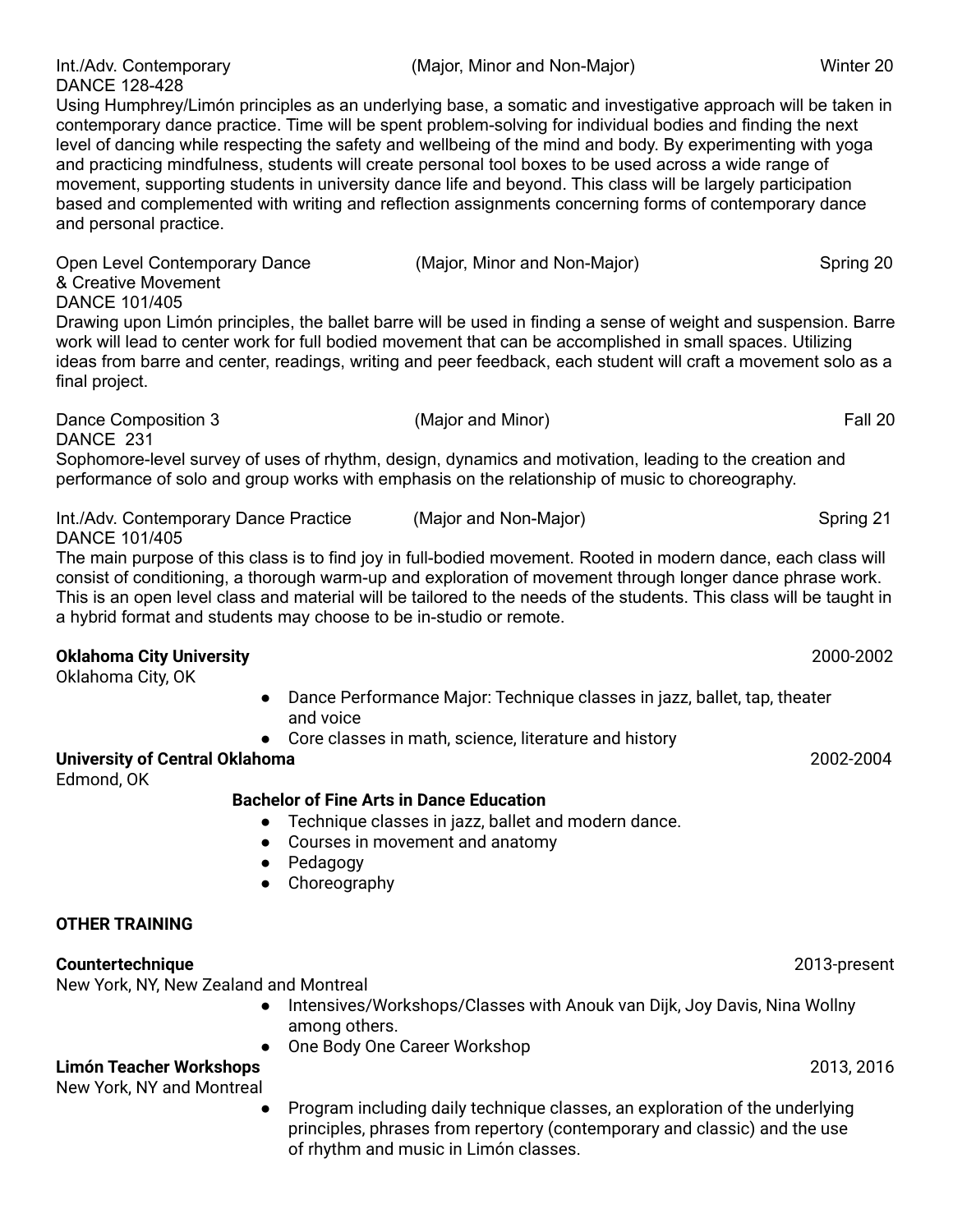Completed 2 teacher workshops led by Roxane D'Orléans Juste and Alan Danielson

#### **Teaching Methodology with Risa Steinberg** 2015

New York, NY

Workshop focused upon essential aspects of dance pedagogy, including building a class structure and sequence, development of goals for teachers and students, planning skills, mindful use of vocabulary and language, essential movements and how to teach them, consideration of alignment and anatomy, and insights into training the professional dancer of today.

#### **Optimal Performance Dance with Deborah Vogel** 2015

Oberlin, OH

● This conference was designed for the teacher who wants to hone their eye for seeing the relationships in the body and learn strategies to enhance a somatic exploration of technique.

#### **Other technical training** 2000-2007

Various locations

- Ballet Clara Cravey, Robyn Pasternack, Kay Sandel and Jo Rowan
- Modern Alan Danielson, Randall Flinn, Tina Kambour, Jamie Jacobson, and Bill Evans
- Jazz Hui Cha Poos, Lyn Cramer, Liz Reiter and Cathy Patterson
- Tap Robert Reed, Lyn Cramer, Liz Reiter and Cathy Patterson
- Partnering Randall Flinn, Bill Wade and Richard Denson

## **TEACHING**

**University of Michigan (Lecturer)** Current

Ann Arbor, MI

- School of Music Theatre & Dance
- Composition and Sophomore Seminar
	- $\triangleright$  Sophomore Seminar Description: Students review their dance training, articulate new goals and begin to develop individual portfolios to support both artistic and career goals. This will include sessions on writing resumes/CV's, cover letters, professional applications and practical tools, including multiple guest speakers sharing their experiences and expertise within their careers.

| 2019-2021                                                                                                                                                                                                                                                                                                                               |
|-----------------------------------------------------------------------------------------------------------------------------------------------------------------------------------------------------------------------------------------------------------------------------------------------------------------------------------------|
| <b>School of Music Theatre &amp; Dance</b>                                                                                                                                                                                                                                                                                              |
| Ballet, Modern, Contemporary and Composition (see above)                                                                                                                                                                                                                                                                                |
| 2013-2019                                                                                                                                                                                                                                                                                                                               |
| The José Limón Dance Foundation exists to perpetuate the Limón legacy and its<br>humanistic approach to movement and theater, and to extend the vitality of that<br>vision into the future, through performance, creation, preservation and<br>education.<br>Taught all levels of onen contemporary Limón technique at Gihney Dance and |
|                                                                                                                                                                                                                                                                                                                                         |

- Taught all levels of open contemporary Limón technique at Gibney Dance and Peridance Capezio Center. Mentored and trained by Alan Danielson.
- Taught children through the Limon4kids program. Developed course plans which integrated Limón repertoire and creative movement.

**Avodah Dance** 2013-2017 New York, NY

Avodah is a non-profit company that fuses dance and social action, particularly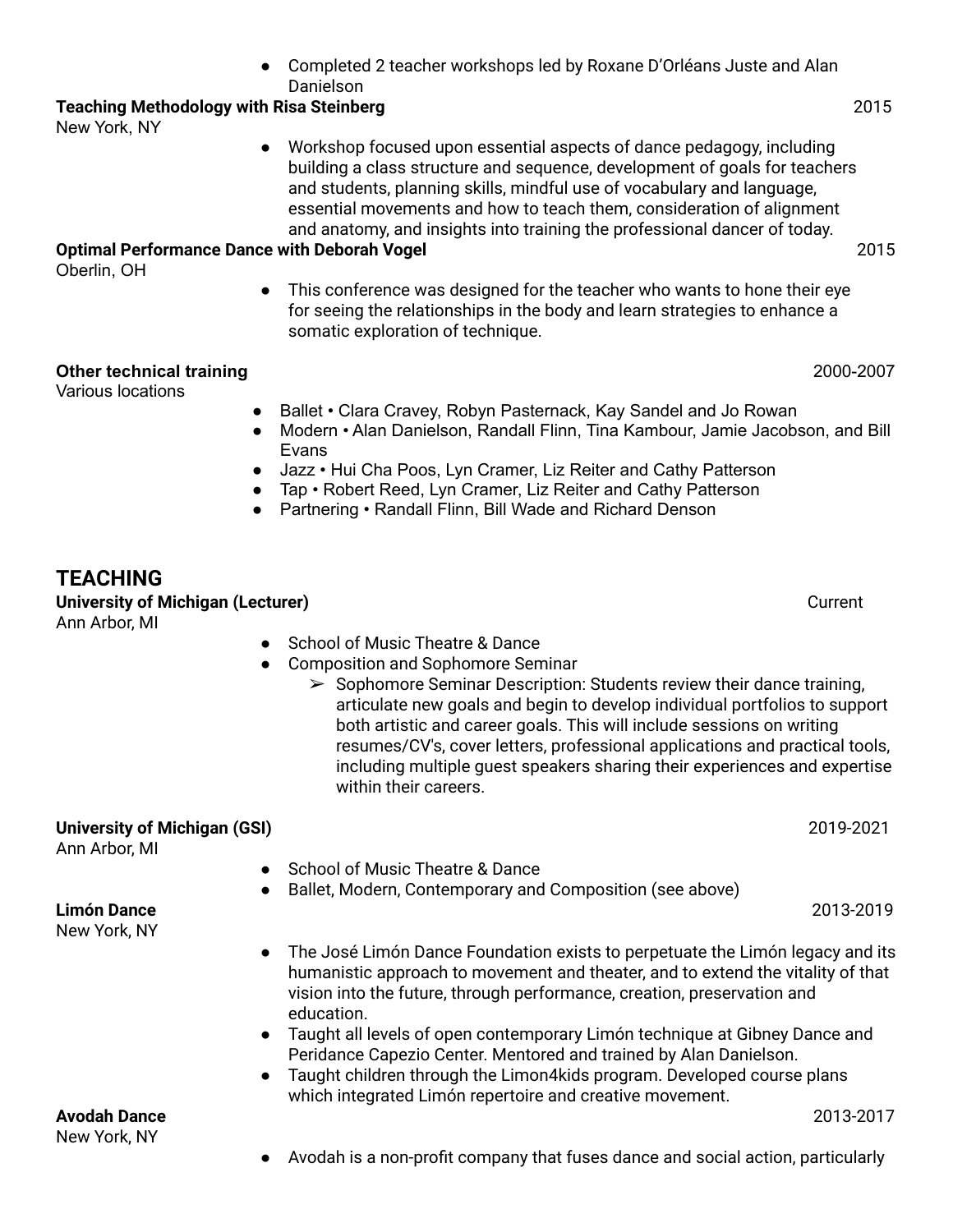bringing dance to incarcerated individuals.

● Developed week-long residencies for women's prisons. Within these residencies, taught technique class, dance composition and performance. This position required extreme flexibility and sensitivity.

**Other Teaching** 2004-2018

- Project Dance NYC Contemporary and Limón master classes NY, NY
- Link School of the Arts Modern and Jazz intensive Detroit, MI
- Youth With A Mission Teaching and Choreography The Netherlands
- Ad Deum Summer Dance Intensive Contemporary The Woodlands, TX
- Victory School of the Arts Modern and Jazz Oklahoma City, OK
- Dana's School of Dance and Gymnastics Jazz Clear Lake, TX
- West University Dance Centre Jazz, Ballet Houston, TX
- Houston Academy of Dance Tap, Jazz, Ballet Houston, TX
- Victory School of the Arts Jazz, Modern, Hip Hop Oklahoma City, OK

**Yoga** 2017-Present

New York, NY and Virtual

Various locations

Taught open Vinyasa style classes for all levels at 14th Street Y and All Yoga in New York as well as virtual yoga classes for the Episcopal Church of the Incarnation in Ann Arbor, MI.

## **CHOREOGRAPHY**

DANCE

*Interior Castle: the dance* 2019-2021 Ann Arbor, MI

- MFA capstone performance at the University of Michigan
- Cast of 7 dancers and 2 musicians
- Work is based on Interior Castle written by Carmelite nun, St. Teresa of Avila. exploring themes of humility, surrender, pain and pleasure through movement and sound.
- [VIDEO](https://vimeo.com/557033017) LINK

#### *Connected Islands* 2018

New York, NY and Edmond, OK

- For 5 dancers performed at City Center Studio 5
- For 10 student dancers during residency at the University of Central Oklahoma
- Contemplating human connection and loneliness
- [VIDEO](https://vimeo.com/332007768) LINK

New York, Ny

- Duet performed at City Center Studio 5 and The James and Martha Duffy Performance Space
- Based on the wrestling of Jacob and the angel
	- **[VIDEO](https://vimeo.com/211422543) LINK**

#### *Picket Fence* 2016

*New York, NY and Niantic, CT*

- Solo performed at Bridge For Dance and York Correctional Institution
- Created in response to prison residency using over 200 white dominoes
- [VIDEO](https://vimeo.com/144889239) LINK

*Tendon* 2017-2018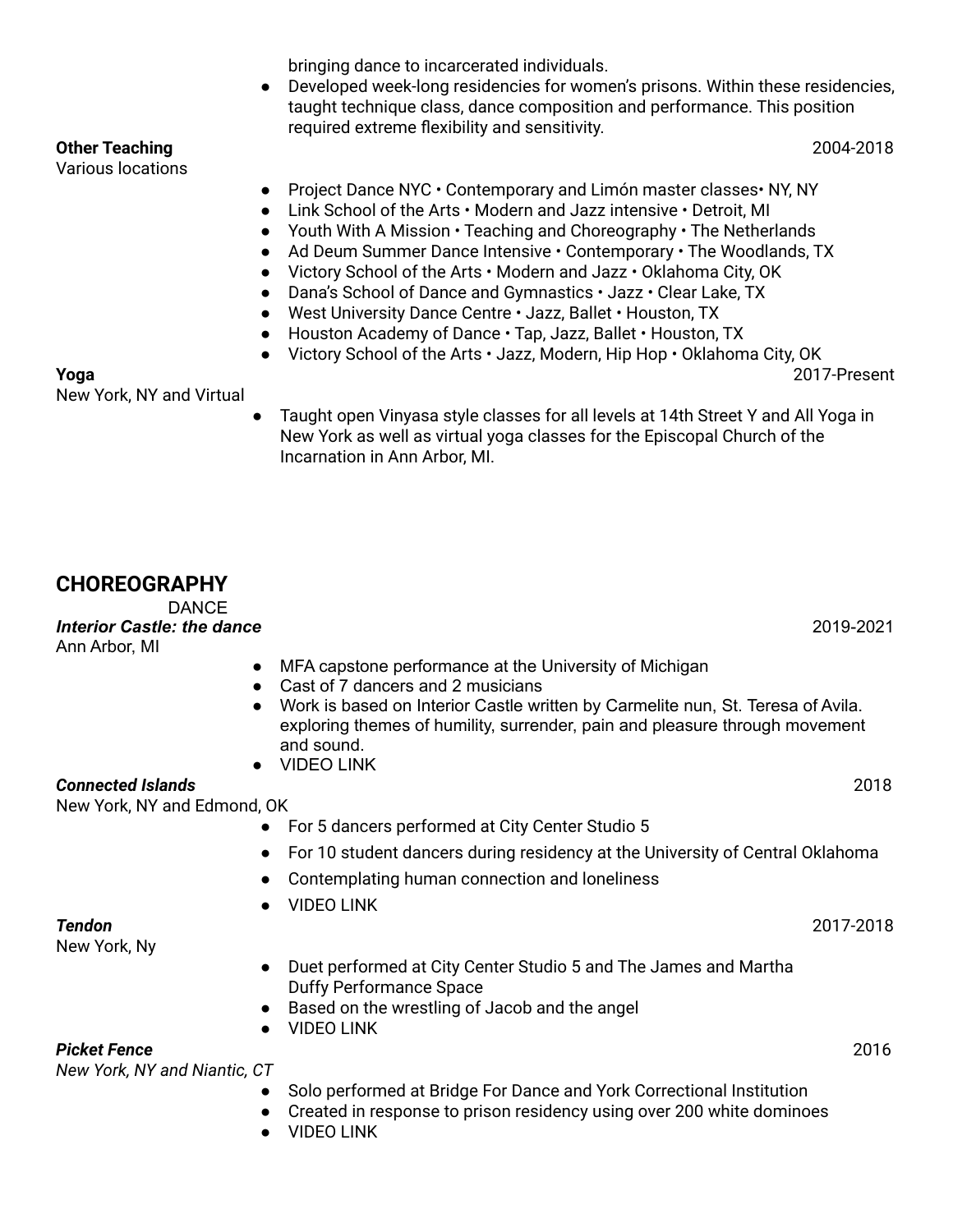| Lois                                                     |                                                                                                                | 2015-2016 |
|----------------------------------------------------------|----------------------------------------------------------------------------------------------------------------|-----------|
| New York, NY                                             | Solo performed at Brookfield Place                                                                             |           |
|                                                          | Created specifically for the 60x60 Dance Festival<br><b>VIDEO LINK</b>                                         |           |
| it carries me                                            |                                                                                                                | 2013-2014 |
| New York, NY                                             |                                                                                                                |           |
|                                                          | Solo performed at The Kraine Theatre<br>Created specifically for the Duende Project by Theater in Asylum       |           |
| render you<br>New York, NY                               |                                                                                                                | 2013      |
|                                                          | Trio performed at Green Space and The Green Building<br>Meditation on identity                                 |           |
| <b>Just Keep Driving</b><br>New York, NY and Houston, TX |                                                                                                                | 2010-2011 |
|                                                          | Quintet performed at Bridge for Dance                                                                          |           |
|                                                          | Later set as Septet for Ad Deum Dance Company<br><b>VIDEO LINK</b>                                             |           |
|                                                          |                                                                                                                |           |
| <b>THEATER</b><br><b>Femme Pathos</b><br>Brooklyn, NY    |                                                                                                                | 2018      |
|                                                          | Written by Claire Moodey and directed by Lacy Post<br>Performed at The Brick                                   |           |
|                                                          |                                                                                                                |           |
| <b>Daphne</b><br>New York, NY                            |                                                                                                                | 2017      |
|                                                          | Written by Alice Pencavel and directed by Paul Bedard                                                          |           |
|                                                          | Performed at IRT Theater<br>$\bullet$                                                                          |           |
| #Coriolanus                                              | Written by William Shakespeare and directed by Paul Bedard                                                     | 2013      |
|                                                          | Performed at Under St. Marks Theater                                                                           |           |
| <b>Other Choreography</b><br>Various locations           |                                                                                                                | 2000-2007 |
|                                                          | Common Ground . Ad Deum II . Houston, TX                                                                       |           |
|                                                          | A Medieval Christmas with Kemper Crabb · Houston, TX                                                           |           |
|                                                          | Youth With A Mission . Almelo and Eppe, The Netherlands<br>Resonation DVD · Victory Church · Oklahoma City, OK |           |
|                                                          | Space, Flow, Time . Episcopal High School . Houston, TX                                                        |           |
|                                                          | Why?, Shake the Planet, Savior . Victory Church . Oklahoma City, OK                                            |           |
|                                                          | Lost and Found · Jenna Vance · Houston, TX                                                                     |           |
|                                                          | Handel's Messiah · Houston Met Too · Houston, TX                                                               |           |
|                                                          | Let There Be Light • Crossings Community Church • Oklahoma City, OK                                            |           |
|                                                          | Competition pieces for Victory School of the Arts . Oklahoma City, OK                                          |           |
| <b>Screendance Experiments</b>                           | Washburn Rural High School Dancin' Blues . Topeka, KS                                                          | 2019-2021 |
| Ann Arbor, MI                                            |                                                                                                                |           |
|                                                          | Untitled/Unbodied VIDEO LINK                                                                                   |           |
|                                                          | Relax VIDEO LINK                                                                                               |           |
|                                                          | Naps VIDEO LINK                                                                                                |           |
|                                                          | Ave Maria VIDEO LINK                                                                                           |           |
|                                                          | Geese Piece VIDEO LINK                                                                                         |           |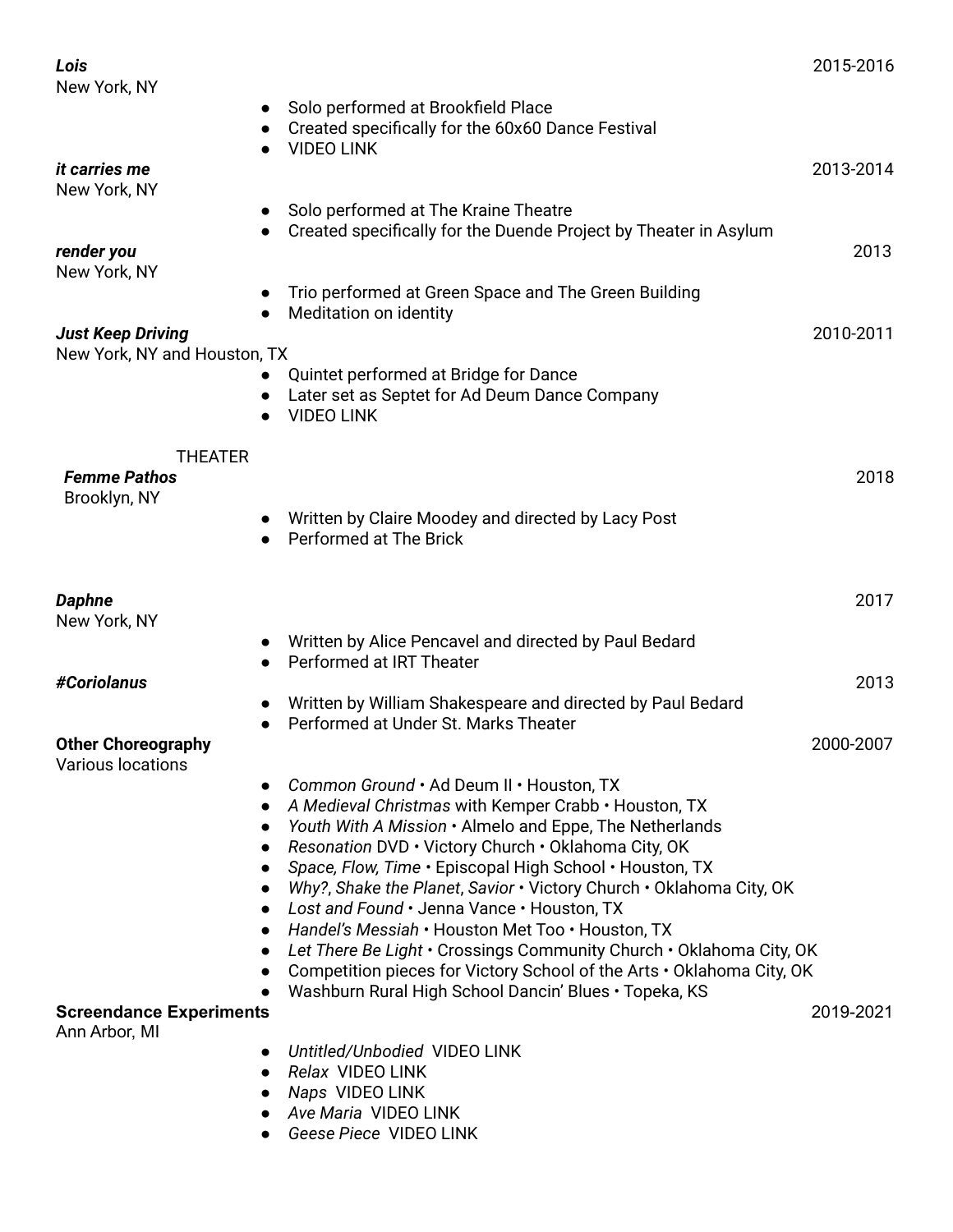## **PERFORMANCE EXPERIENCE Sue Bernhard Danceworks** 2015-2019 New York, NY *● Precipice*, *Illuminous Nights*, *Dialects* Performances at Ailey Citigroup Theater, Henry Street Settlement, The James, Martha Duffy Performance Space and Rioult Dance Center, among others **Nejla Yatkin NY2Dance** 2009-2010 Baltimore, MD, New York, NY and Washington, D.C ● *Wallstories:* Berlin Residency and Performances. Performed at Kennedy Center, Dance Place and Ailey Citigroup Theater. ● *Salome's Daughters* performed *at* Modell Lyric Opera House **Avodah Dance** 2013-2017 New York, NY ● Workshops and performances in synagogues, churches, theaters and prisons **Sarah Council Dance Projects** 2010-2014 Madisonville, KY and New York, NY ● *Deep Water* performed at Glema Mahr Center for the Arts ● *Staring at Stones* performed at Riverside Theater and Green Building ● *Shadowlands* Green Building, Love146 Event **Chris Ferris and Dancers Dancer** 2007-2012 New York, NY *● Continental Drift*, *Circuitous Body*, *Proximity of Clouds, Bird Feet on a Windy Day* ● Performances at Joyce Soho, City Center Studio 5, Roulette, among others **Hope Boykin Dance** 2008-2009 New York, NY *● Testimony*, *The Vote*, *Why am I running…* **Amanda Selwyn Dance Theatre** 2007 New York, NY *● Salut*, *Hearsay* ● Performances at Dance New Amsterdam and Henry Street Settlement **Ad Deum Dance Company** 2004-2007 Houston, TX ● Various works by Randall Flinn, Bill Wade, Steve Rooks, Hope Boykin, Caleb Mitchell among others ● Touring and multiple performances ● Promoted to company member after 1 year **ARTS ADMINISTRATION The Joyce Theater** 2011-2019

New York, NY

## **Office Manager**

- Primary point of contact for the organization, responsible for security of building and backstage area. Utilize 8X8 SWITCHBOARD software to direct callers, requiring thorough knowledge of The Joyce Theater's programming, education, fundraising efforts and theater schedule.
- Set-up and operation of Polycom, laptops, DVD players, projector, etc. for meetings and special events; assist in conference room and meeting guests' needs
- Postage and copier journal entries and invoice scanning and approval
- Other responsibilities include: Producing business cards, copier maintenance,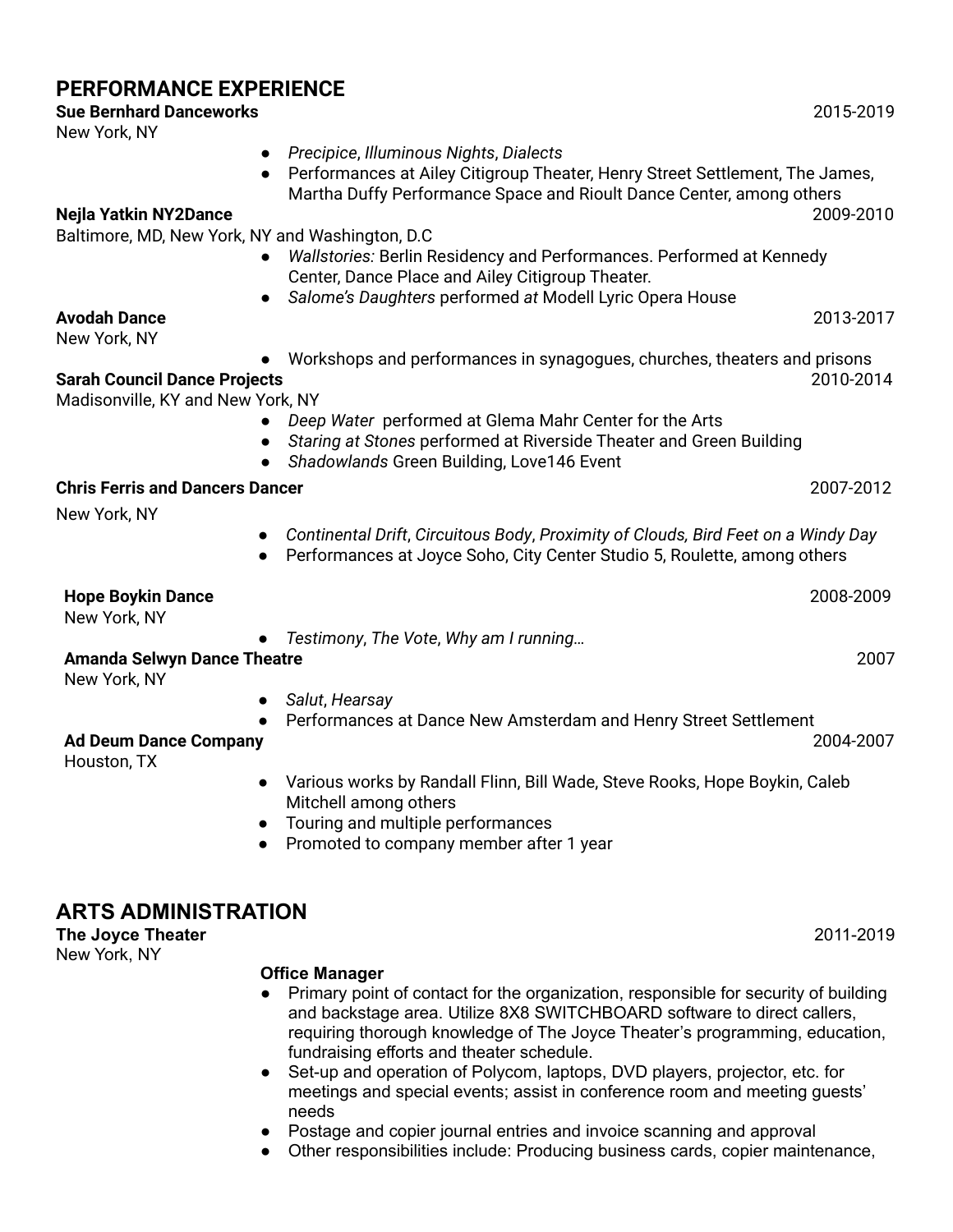processing incoming mail, providing newsletter content, purchasing and organization of all office supplies and tracking inventory.

## **Dance Theater Workshop/New York Live Arts** 2008-2011

New York, NY

### **Receptionist/Front of House/Box Office**

- Primary representative and contact for organization; inform public about performances, programs and mission of DTW; customer service, answering phone and ticket sales
- Building security and studio assistant, ensuring documentation of all persons entering building and directing them to proper department; managing space rental and payment for artistic community
- Responsible for artist receptions. Point person for set-up, post-show receptions and engaging with artists and patrons, professionally communicating with VIP's and Press, securing tickets and supplying press kits.
- Train and supervise ushers to ensure smooth performances

#### **Jacob's Pillow Dance Festival** 2007 Becket, MA

#### **Store Manager**

- Responsible for complete set-up, inventory, take-down of store, working with visiting companies to facilitate the selling of their merchandise, managing consignment products, facilitating book signings and management of store employees. Required a self-starter attitude and vision for the store.
- Responsible for invoicing, sales reports, product ordering and inventory
- Provided a positive customer experience, requiring awareness of trends and product placement

## **AWARDS/RECOGNITIONS**

#### **University of Michigan Funding**

Ann Arbor, MI

#### **Rackham Graduate Student Research Grant** 2021

- To support Rackham graduate students who need assistance to carry out research that advances their progress toward their degree.
- Award: \$1500

**CEW+ Scholar** 2020

- The CEW+ Scholarship Program, which today serves women and underserved students, was established in 1970 to honor the academic performance and potential of women whose education has been interrupted
- Award: \$11,500

### **Department of Dance Funding 2019-2021**

- Summer research and thesis support
- Award: \$6000

#### **EXCEL Enterprise Fund** 2019, 2021

- Fund offers micro grants of up to \$1,000 for students to support individual or team projects that have significant professional development and community impact.
- Award: \$1500
- Award: \$1000

### **Rackham Conference Travel Grant** 2019

- The Rackham Conference Travel Grant is intended to provide opportunities for Rackham graduate students to become familiar with, and participate in the life of, their academic professions.
- Award: \$1300